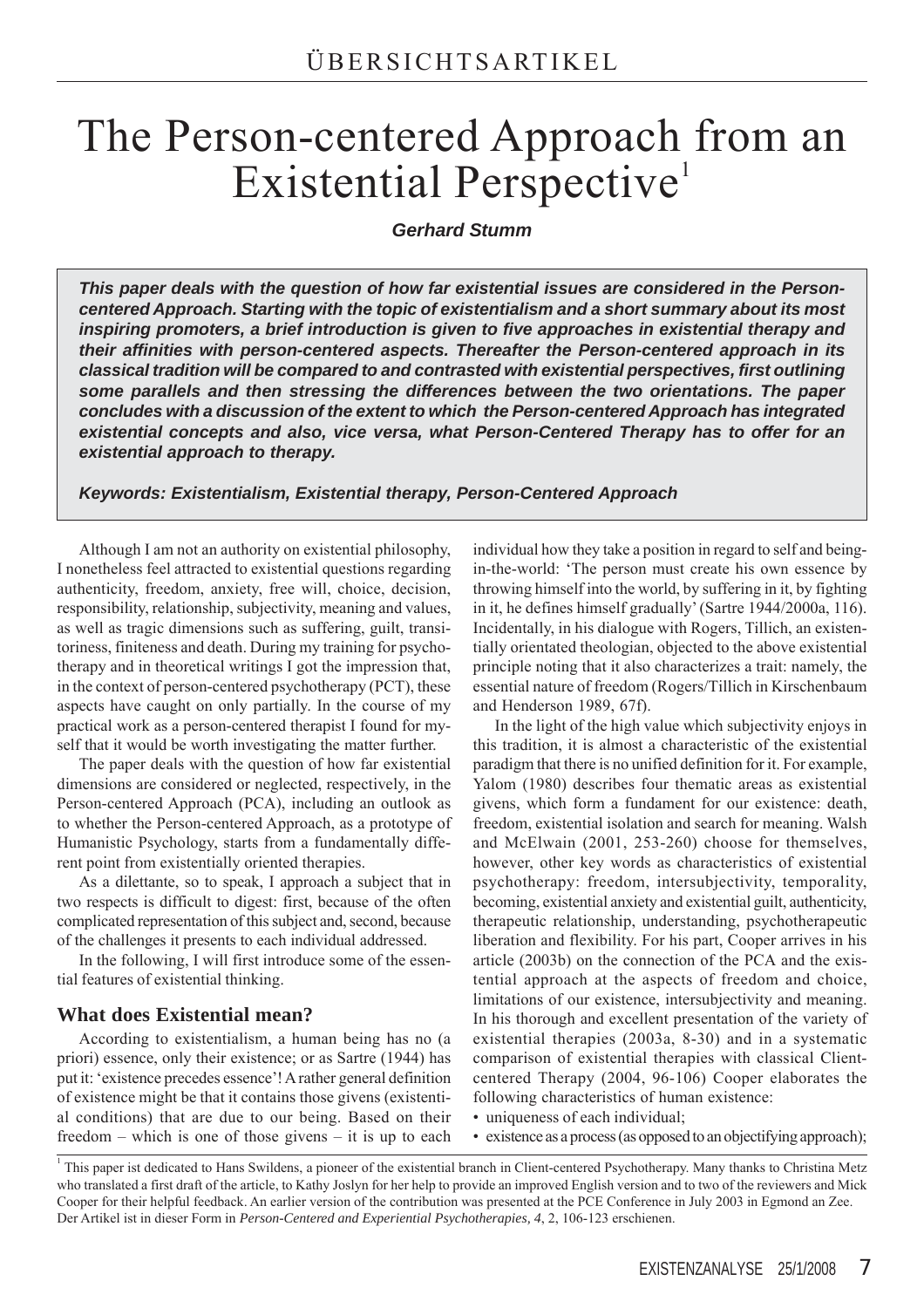- existence as being fundamentally free (within given limits such as the context into which we are born, time, death);
- an orientation towards future (motivation through goals, intention and meaning);
- existence as being-in-the-world (emphasizing our inseparable connectedness with our environment);
- being with others (accentuating the insoluble interrelatedness with others);
- the embodiedness of our being;
- tragic dimensions including existential anxiety and guilt;
- the challenge of living authentically as an existential task; and
- as a basis of a phenomenological stance.

The meaning of 'existential' can perhaps best be illustrated with a practical example: the incarnate situation of uncertainty, that 'being-thrown-back-upon-oneself' while waiting for the results of medical testing with far-reaching consequences such as, for example, the results of an AIDS test. In such a 'limitsituation' (to use Jaspers' phrase) a human being is most likely living in immediate experience and threatened as a whole by what is about to come in the future (above all by the final limit, their death); but, at the same time, is free to stand up against it, facing authentically what it means to them, and also in relation to others. Of course one can deny the outstanding quality of such an extreme experience, but in existential terms this would mean choosing not to be involved in existential concerns.

Though existential issues are as old as mankind, the history of existential philosophy in a narrower sense is a relatively young one, representing a complete departure from classical philosophy. In the following section I will briefly introduce the most prominent protagonists of existential philosophy, with the key themes and guiding ideas that are also relevant for and from a person-centered view.

# **On the historical background and the roots of Existential Psychotherapy**

The most important proponents of existential philosophy were, among others, Kierkegaard (1813-1855), Heidegger (1889-1976), Jaspers (1883-1969), Sartre (1905-1980), and Buber (1878-1965) (Zimmermann 1976). Yalom also mentions these thinkers and labels existentialism in regard to existential psychotherapy as 'Home of the Ancestors' (1980/1989, 26).

With *Kierkegaard* the themes of freedom and anxiety (dread) as well as authenticity are primarily addressed. 'Freud ... knew *about* anxiety, ... Kierkegaard ... *knew anxiety*" (May 1969, 3).

The question of freedom was also of the utmost significance for *Sartre*. He was even of the opinion that we are 'damned to freedom'; his concept of freedom leads towards the freedom 'to' something and not the freedom 'from' something, a thought which was also emphasized by Fromm and Frankl, the founder of logotherapy (see also the following chapter on existential therapies).

*Buber* especially – also in a psychotherapeutic context – became famous for his concept of the 'I-Thou-encounter'

(1923/1958). His emphasis on polarity and (sometimes tragic) limits (facticity) plays a role in our topic here.

*Heidegger* (first of all 1927) presented numerous concepts that in this context are of importance, such as, essentiality *(", Eigentlichkeit")* vs. non-essentiality *('one') ("man")* as modes of being (that is, authentic/existential mode of being vs. every day mode of being). Also his comparison *of types of caring for someone else* ("Fürsorge") is highly significant for person-centered psychotherapy. While *'leaping in'* takes over the responsibility of the other, '*leaping ahead'* on the other hand facilitates self-exploration of the other in order that he/ she finds his/her own direction.

*Jaspers* defined existential illumination as a concept of possibilities for a fulfilling existence and 'existential choice' as active decision making (Jaspers 1935). He classified the confrontation with illness, death, emptiness and existential anxiety as *'Boundary Situations'* (i.e., the loss of a loved one, the collapse of a self-concept or a concept of meaningfulness, an irreversible decision), which allow people to get in authentic touch with themselves.

Let it be noted that at the beginning of his career as counsellor and therapist Rogers was not familiar with the existential thinkers. Only after his students pointed out that they had found some parallels in his approach did he seriously take up existential philosophy. As a consequence, he refers repeatedly (e.g., 1961a) to Kierkegaard (speaking for instance of the 'true self' in the sense of authenticity, but also with his references to freedom and anxiety) - and to Buber (primarily his concept of encounter); and sporadically to Sartre. That he did not quote Heidegger and Jaspers, is, in my opinion, due to the fact that their writings, at the time Rogers was busy with existential philosophical texts, were in part not yet translated (Heidegger's main work *Being and Time*, for example, originally published in 1927, was first translated into English in 1964). Shlien (1997, 69f) shows how interested Rogers was around 1950 in Buber's books, *I and Thou* and *Between Man and Man.* (Shlien further commented that, 'Buber was far ahead of us' (ibid., 70). One may also assume that Rogers, in his pragmatic way and with his experience-relevant theorizing, would not have enjoyed Heidegger's highly complicated language.

Anyway, Rogers and some of his associates, for instance Gendlin (1966; 1975), Braaten (1961) and Prouty (2002, with his reference to Leslie Farber), drew much from the existentialistic wave that entered the American scene. I shall return to Rogers' references to existential perspectives in later sections on the parallels and the differences of the two paradigms.

# **Existential Psychotherapy**

'Existential Psychotherapy' is not a unified school of psychotherapy. To a much greater extent, it represents a paradigmatic trend in psychotherapy with diverse examples and varieties (Yalom 1980; Cain 2001, 22-29; Cooper 2003a; 2004).

Cooper (2003a; 2004) distinguishes five main streams in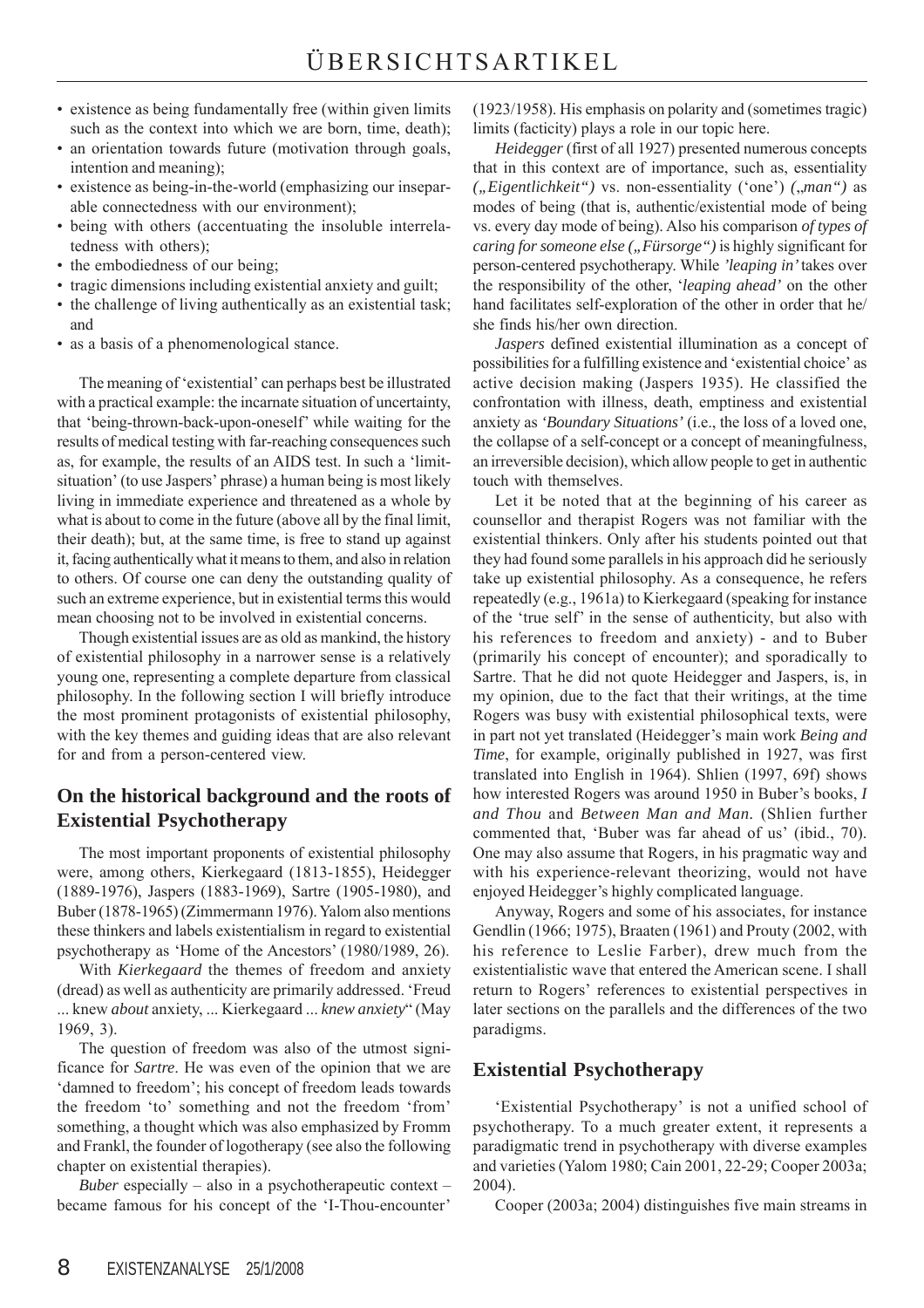existential therapy: Daseinsanalysis, Logotherapy, The existential-humanistic approach, Laing's approach and the British school of existential analysis. In both publications, he analysizes the significant characteristics of these five approaches. In the second one he compares each of them systematically with the main concepts of the Person-Centered Approach. To be brief, I will restrict myself to a condensed illustration of the five forms of existential therapy, extracting a few conclusions from Cooper in regard to a comparison with PCA, and will also add some aspects.

# **Daseinsanalysis**

This branch of existential therapies has been developed by Binswanger, Boss and others such as G. Condrau, drawing many elements from the work of Heidegger, for instance a strong emphasis on *openness to the world*. With Cooper (2004, 108-109) I share the view that Rogers (e.g., 1961a), too, in his conception of the process-continuum of personal development classifies openness for experiences as an indicator of a mature and functioning person. Cooper, however, refers to a subtle difference between the two schools of thought: while PCA focuses on 'inner' experiences, stressing selfrelatedness, Daseinsanalysis lays emphasis on the person's relatedness to the world.

# **Logotherapy and Existential Analysis**

Originating in the work of Viktor Frankl, the classical approach is clearly meaning-centered. For Frankl it is the striving for meaning which is the core motive of human beings. That concept shows a clear distinction from PCA, because Frankl assumes a preference in the motivation of human beings that is not the case in the concept of the actualizing tendency. I agree with Cooper that the original version of logotherapy, which is still communicated in trainings and in literature (e.g., Lukas 2002), applies a much more directive attitude than PCT.

Apart from the classical branch, however, a second school inspired by Alfried Längle (2000), has been established within the existential analytical community. By adding 'one's relation to the world', 'one's relation to life' and 'one's relation to oneself', he arrives at four fundamental motivational forces, thereby lessening significantly the crucial role of meaning as the main motivational force in human beings (Längle 2002). Frankl himself thought this to be 'Person-centered therapy at its best' (Stumm 2000), as it places 'self-acceptance' as a third pillar of human capacities – 'anthropological implications' – besides 'self-distancing' and 'self-transcendence' in the theoretical framework of existential analysis. As a result, Frankl left his own logotherapeutic organization. For him the introduction of the self via self-acceptance and self-experience was a break with his meaning-orientated outlook. Though this new trend in existential analysis is certainly less authoritarian in practice, I doubt that it really tends to be non-directive, as it includes both a lot of systematic techniques and holds that the therapist must be a challenger for his clients.

# **The Laingian approach**

Though this specific conception has a strict phenomenological and interpersonal profile, the similarities to PCT, at least in my view, are rather superficial. Neither in theory nor in practice do the two approaches have remarkable attributes in common. Disregarding that Laing obviously detested Rogers (Cooper 2004, 115; see also the Rogers-Laing meeting in 1978, reported by Maureen O'Hara, 1995, 118-127), it seems to me that Laing's often rude tone reveals a lack of fundamental positive regard towards others. Further, although perhaps just a detail, the fact that he is said to have 'often' gone 'through whole sessions without saying a word' (Cooper 2004, 117) is not to me convincing proof for receptivity and a non-directive involvement. Though it might imply accurate listening, from a person-centered standpoint it does lack communicating of empathic understanding and positive regard.

# **The British school of existential analysis**

Initiated and especially inspired by Emmy van Deurzen, this approach emphasizes everyday life challenges and philosophical dialogue in therapy. It shows – even more so in the writings of Spinelli who employs a type of client-oriented attitude – some affinities with the Person-Centered Approach, e.g., a depathologizing stance that values the subjective world of the client (see Van Deurzen 2001).

# **The existential-humanistic approach**

Represented and advocated above all by Rollo May (Schneider 2005) and others such as Bugental (deCarvalho 2005), Yalom (1980/1989) and Schneider (1998), it grew out of the humanistic movement (see also the following section on the comparison of the person-centered and existential paradigm). Widely spread in the USA, it has emphasized client subjective experiences and therapist authenticity, including the external side of the latter, the therapist's frankness and self-revelation. While this shows a distinct affinity to PCT, existential-humanistic therapists not only rely on the trustworthiness of human nature and organismic self-regulation but challenge their clients to focus on specific issues and defenses (see also Rogers' dialogue with May: Rogers 1981, 1982; May 1982). In many respects this brand of existential therapy is closely related to explicit humanistic ideas and views. Yalom therefore expressed the existential viewpoint when he coined the term 'optimistic neighbors' to refer to the North American advocates of Humanistic Psychology (see Table 1).

In the following section I compare existential therapies and the classical Person-Centered Approach in therapy in a more systematic way. It should be evident that despite its interest in existential concerns, PCA is rooted more in conceptions originating in and associated with Humanistic Psychology. Schematic categories and tables naturally oversimplify the diversity and complexity of the subject being represented and may suggest entities that – regarding differentiation and genuineness of the various streams and persons – do not exist in reality. The reader must understand that only for didactic reasons have I chosen to present the material in such a formal way.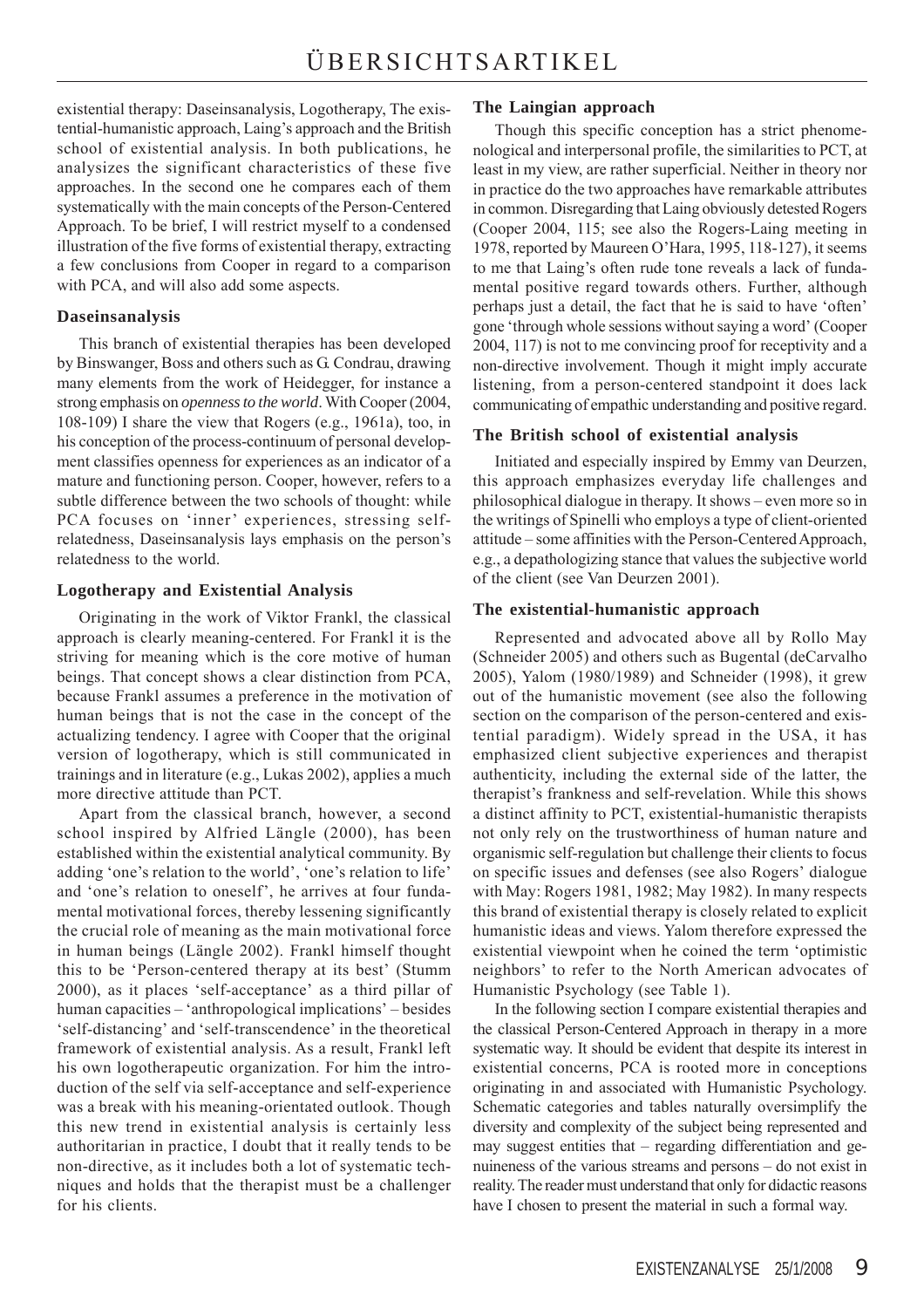|                      |                                            | <b>European Tradition</b>      | American<br><b>Existential</b> | <b>Humanistic</b><br><b>Psychologists</b>              | <b>Humanistic</b><br>Analysts         |                                                       |                                           |
|----------------------|--------------------------------------------|--------------------------------|--------------------------------|--------------------------------------------------------|---------------------------------------|-------------------------------------------------------|-------------------------------------------|
| Oriented<br>Analysts | Existential Daseinsanalysis   Logotherapy/ | <b>Existential</b><br>Analysis |                                | <b>British</b><br>School of<br>Existential<br>Analysis | Approach                              | Humanistic (as 'Optimistic<br>American<br>Neighbors') | (as 'Friends<br>of the<br>Family')        |
| Gebsattel<br>Caruso  | Binswanger<br><b>Boss</b><br>Condrau       | Frankl<br>Längle               | Laing                          | van Deurzen<br>Spinelli<br>H. Cohn                     | May<br>Bugental<br>Yalom<br>Schneider | Goldstein<br>Maslow<br>Bühler<br>Rogers<br>Perls      | Adler<br>Rank<br>Horney<br>Fromm<br>Kohut |

Tab. 1: Family Tree of Existential Psychotherapy and its Proponents (adapted from Irvin Yalom, 1980 and Cooper 2003a; 2004)

# **The person-centered approach and Existential Psychology**

I will now present my comparison of the two paradigms, first highlighting parallels, similiarities and commonalities between PCA and existential therapies. In a second step the two models will be contrasted by illustrating the differences (see Table 2) and commenting on each of the oppositions. Of course, a strict separation of commonalities and differences is an artificial venture; again, for didactic reasons, it might be tolerated.

# **Existential aspects in the classical Person-Centered Approach**

Since its foundation, PCA has experienced modifications and expressions that show existential inspiration. Starting with Rogers himself, Gendlin, Prouty and many others – such as van Kalmthout, Lietaer, Zurhorst and, above all, Swildens whose '*Process Oriented Client-Centered Psychotherapy'* (1988/1991; 2002) is based on Heidegger's existential philosophy – have been concerned with existential philosophy. Limiting myself in this paper I will refer only to Rogers.

# *Phenomenology, the frame of reference and uniqueness of the client*

First of all, Rogers takes a radical *phenomenological stance*, attempting to encounter his clients with no preconceptions, following their track and catching their inner experiencing. To me, Rogers supersedes in this respect many of the existential therapists who are often preoccupied with their frame of reference (for example, that clients should be worried about certain 'ultimate concerns'), though they claim phenomenology as indispensable fundament of an existential attitude. Rogers had great respect for *subjectivity*, the *client's inner frame of reference* as his/her phenomenal field and for his *uniqueness*; in Rogers' early phase he particularly emphasized being careful not to introduce external frames of reference onto the client.

# *Client's ability for awareness and the experiencing individual*

Rogers was totally convinced of the fundamental *ability of the client for awareness*, to evaluate and solve their own problems, as long as favorable intersubjective conditions were available. As in existential theory, there is *no assumption of an unconscious as an agent*; instead, we go through processes that we are not (fully) aware of. According to both Rogers and the existentialists, we are capable of becoming aware of the relevant psychological processes that determine our being in the world. *Experiences* are appreciated as tools to help us adjust to our environment and in life; for Rogers they are the highest authority.

## *'Being with' and autonomy*

As I previously noted, Rogers emphasized the necessity of the therapist providing *specific attitudes* within the therapeutic relationship. Rogers referred to this as 'a way of being with persons' (Rogers 1980), and he saw the individual as 'uncurably social' and a 'social animal' (1961b). This is reminiscent of Heidegger's *'Being-with'* and the ideal that humans are interconnected with others as one of our existential givens. Though 'being with others', for existential philosophy, belongs to the 'conditio humana', it seems that existential therapy tries to balance the polarities of being for oneself and being with others. Rogers, too, moves between the two poles of a continuum: on one side, he affirmed, above all, the need for positive regard through others. But Rogers also advocated autonomy as a criterion for a mature person, hence moderating the importance of interpersonal dependency.

The last example, again, reminds us that parallels, as well as sharp distinctions, should be regarded with caution. As I stated above they are inclined to oversimplification.

# *Process character of the self*

In PCA the *self* is not an agent or an item within the person, but a phenomenologically derived concept: that is, how the person regards him- or herself. As such the self constantly changes, and it changes more as a person integrates new self-experiences. In this way, as Art Bohart (1991, 44) has stated, the self is more a 'river' than a 'house'. This is also valid for the 'organismic self', a term Rogers often used to designate a flexible 'gestalt' of the self that is congruent with the organism as a whole. That corresponds with the existential view, in which the process character of the self dominates and in which a reification of the self is rejected.

# *Reservation against static labeling*

At least with some approaches in existential therapy (above all the British school), the classical PCT shares its reservation about pathologizing categorizations.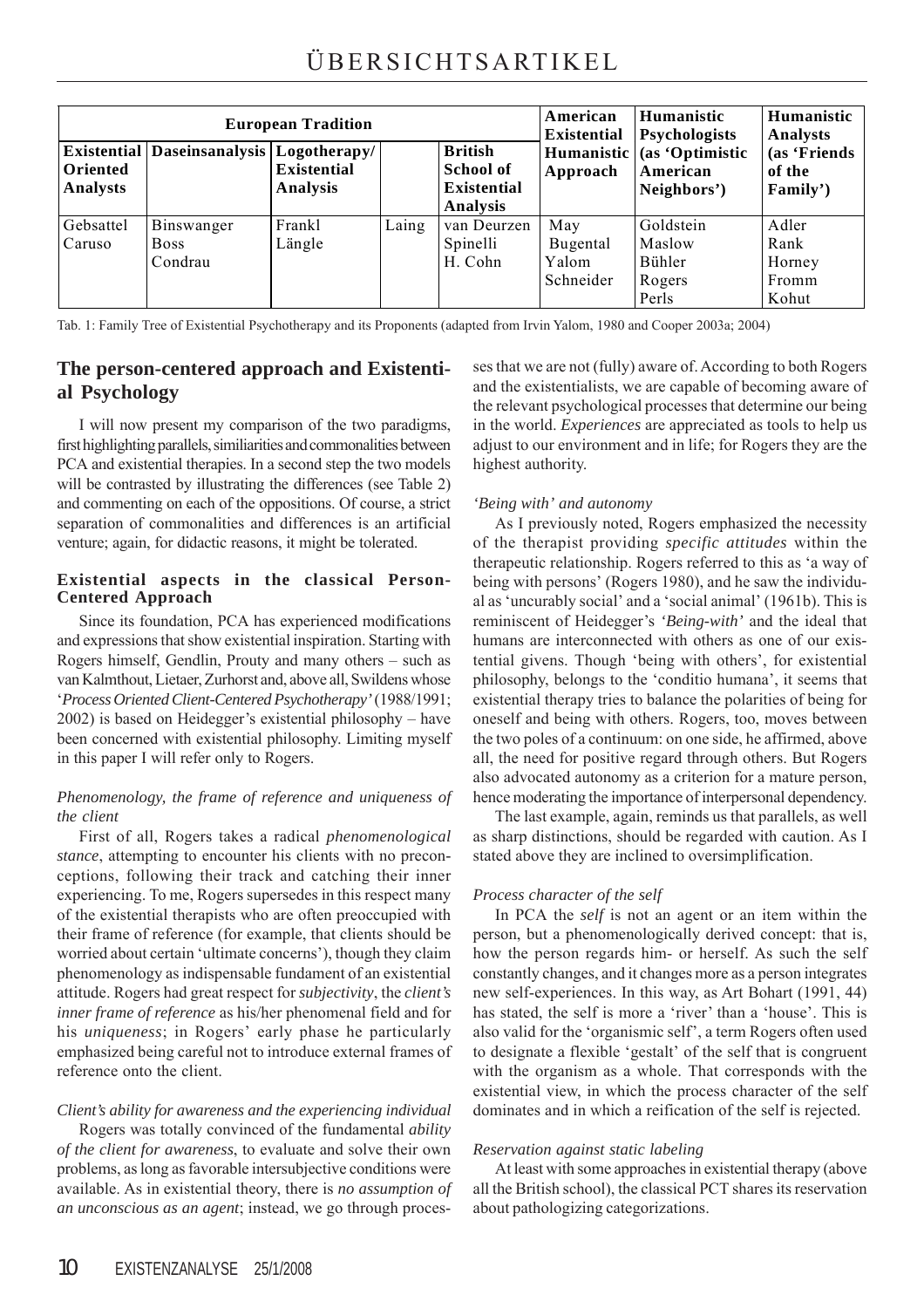#### *Authenticity*

Probably one of the strongest commonalities of the two orientations is the stress on *authenticity* (congruence, genuineness), and also the therapist's non-abstinent but transparent part in the therapeutic relationship*.* For Rogers authenticity is the result of mature development and belongs to his health concept (with the 'fully functioning person' as the idealized final stage). As it requires an 'existential choice' and courageous personal engagement, including the courage to be oneself, even more existential dimensions such as freedom and existential anxiety come in.

#### *Freedom of the individual*

For Rogers, *freedom* certainly is a very important quality. Though coupled with (existential) anxiety, it can be achieved during personal development (also measured on the process scale). The 'fully functioning person' would be free to choose whatever is good for the organism. The 'good life', however, is not for the faint-hearted, but rather is bound to excitement and challenge (Rogers 1961a/1973, 195). The increasing openness to experience and existential choice as personcentered criteria of the growth process make the individual more independent and self-reliant. The 'experiential flow' going on in a highly congruent person, in my view, resembles Heidegger's 'openness to the world' stressed in the Daseinsanalytic approach.

Cooper (2004, 98) stated a contrast between Rogers' view and an existential standpoint by noting that Rogers presents 'freedom as something that human beings can attain', while for existential approaches freedom is an existential given that is innate to our being. To summarize Rogers' attitude towards the free will of people, two tracks are revealed in Rogers (1961a/ 1973, 192): He is a determinist *and* an existentialist.

#### *Subjectivity in the research process*

According to an existential point of view, researchers resemble individuals as they create and construe the world through their selection of the research subject, of the hypotheses to be checked, of the research designs being used, and of the interpretations of the results. Arguing against a split between subject and object, existential theory underlines that there is no such thing as an objective observation. The researcher developing or deciding for a research design or doing observation is part of the world and of the research process. Though Rogers did quantitative studies and tested his theories and concepts by means of objective material, contributing to a view of him also as a positivist, he stressed the importance of *subjectivity in the research process,* and advocated that in selecting specific topics and using certain designs the researcher brings in their own values and choices (Rogers 1969).

# **Differences between PCA and existential approaches**

The Person-Centered Approach has been labeled both as a prototype of the humanistic paradigm (e.g. Cain 2001, 16; Quitmann 1991; Hutterer 1998) and as having a more or less strong affinity to existential philosophical positions. Thus, it seems appropriate to start this section with a short exploration of the relation between these two orientations.

Some who attempt to systematize psychotherapy combine 'humanistic' and 'existential' together, by placing two overlapping headings under one historically derived common roof. There exists some proof that, at the beginning, Humanistic Psychology in the USA 'imported' terminology and an existential approach from Europe (primarily via the work of Rollo May; note also the partly enthusiastic review by Rogers 1959, of the book *Existence*, published in 1958 by May, Angel and Ellenberger); but gradually the differentiation between humanistic and existential crystallized. The 'American existential-humanistic approach' (Cooper 2003a, chapter 5; see also the previous sections including Table 1) could be regarded as a link between the two paradigms. However, some others – myself included – argue from today's perspective for a stronger differentiation between these orientations. Although in gestalt therapy (for instance the concepts of self-responsibility, contact, and the creative experiment in the here and now), as well as in the Person-Centered Approach, an existential emphasis can clearly be found, it is my opinion that a list of differing emphases on central aspects justifies this differentiation. I will now turn to these differences as they become visible in a comparison of existential therapy and the Person-Centered Approach as a branch of Humanistic Psychology.

| <b>Existential</b>                                                                                                                                  | Person-centered                                                                        |  |  |  |
|-----------------------------------------------------------------------------------------------------------------------------------------------------|----------------------------------------------------------------------------------------|--|--|--|
| Freedom within<br>Limitations                                                                                                                       | Growth, Expansion and<br>Development of Potential                                      |  |  |  |
| Tragic Dimensions,<br>Anxiety, Guilt, Death                                                                                                         | Optimism                                                                               |  |  |  |
| 'Boundary Situations'<br>(Jaspers)                                                                                                                  | 'Peak Experiences' (Maslow)                                                            |  |  |  |
| Orientation towards Future                                                                                                                          | Here-and-Now                                                                           |  |  |  |
| 'Call' of the World                                                                                                                                 | Assumption of an Actualizing<br>Tendency                                               |  |  |  |
| Therapy as Challenge                                                                                                                                | Therapy as Facilitating the<br>Exploration of the Inner<br>Being                       |  |  |  |
| Constructive vs.<br>Destructive Forces in<br>Human Beings<br>Struggle between<br>Polarities                                                         | Trust in Constructive Nature                                                           |  |  |  |
| Taking a Stand as Task<br>Conscience and<br>Responsibility of the<br>Individual for own<br>Existential Choices and<br>Decisions<br>'Make It Happen' | 'Wisdom of the Body'<br>'Organismic Self-Regulation'<br>(Goldstein)<br>'Let It Happen' |  |  |  |
| Self-Creation                                                                                                                                       | Self-Discovery                                                                         |  |  |  |
| 'Realization of Meaning'<br>(Frankl)                                                                                                                | Self-Actualization                                                                     |  |  |  |
| Loneliness (Existential<br>Isolation)                                                                                                               | 'Encounter'                                                                            |  |  |  |

Tab. 2: Different Emphases in the Existential and the Person-centered Paradigm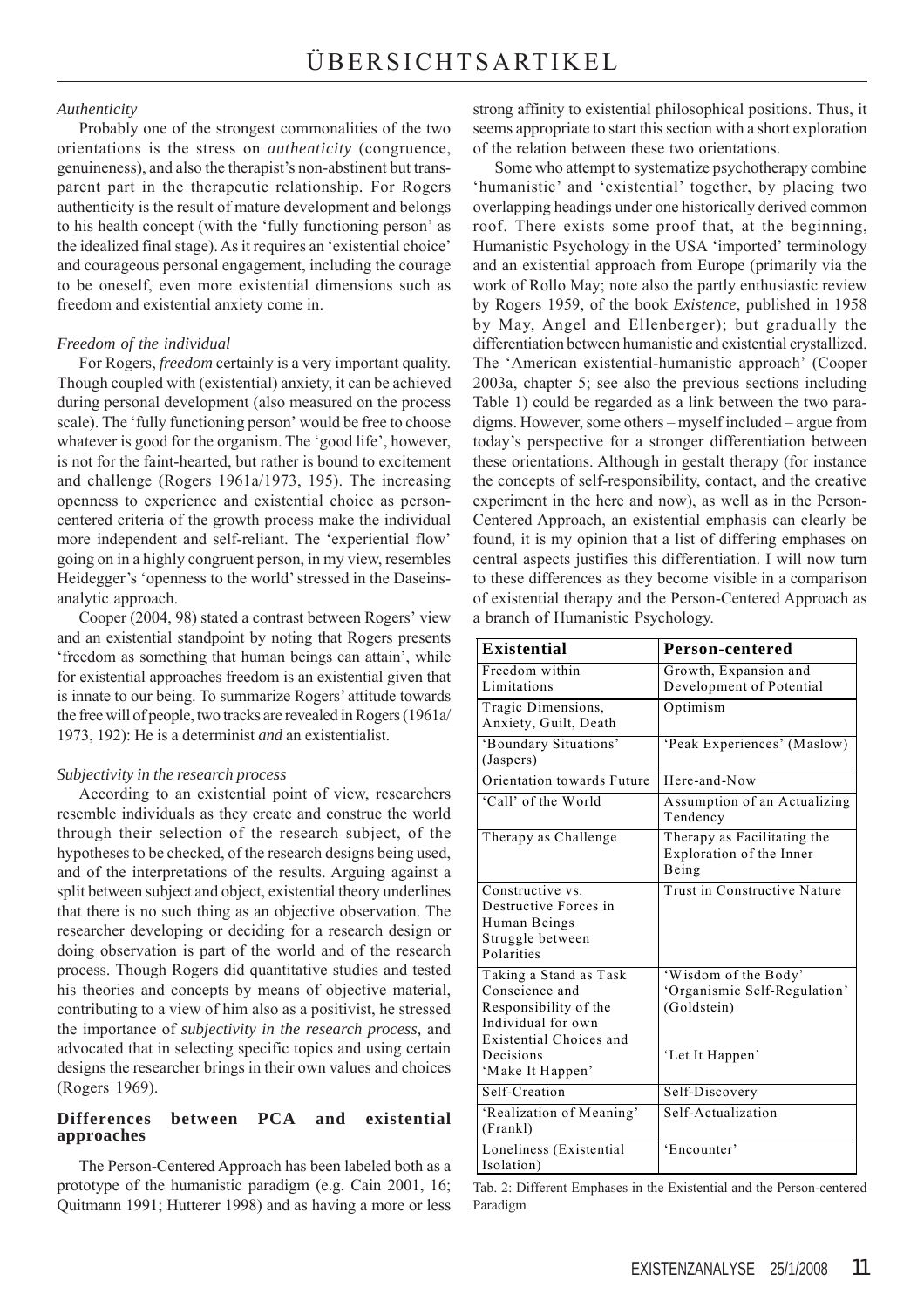# *Limitations vs. growth tendency and human potential*

The emphasis on growth as it has been outlined by Humanistic Psychology tends to ignore limits. The failure to acknowledge limits and existential givens would, from an existential viewpoint, then result in an overestimation of our potential. In the context of psychotherapy this means that anxiety, guilt, despair, emptiness and meaninglessness, disappointment and grief are not recognized as immanent in human existence. An existential orientation, however, does not see these as pathological, but rather understands such phenomena as caused by our existential condition, and therefore prefers terms like 'existential anxiety', 'existential guilt', and 'existential despair' to distinguish them from clinical manifestations.

#### *Tragic dimensions vs. optimism*

For existential philosophy *anxiety* is the flip side of freedom, which is one of the fundamental existential givens. It arises in the wake of avoided possibilities. It is not the cause but, rather, the symptom! *Guilt* is equally not a cause; rather, it is a result of the feeling of avoided life activities and missed encounters.

Psychotherapy offers a space to catch up and correct these missed chances. An authentic life ('to decide for one's self') makes the person stronger and less fearful. But psychotherapy, in fact, promotes not only the liberation of potential and resources, but rather is often simply 'grief work', addressed at that which never was, is not now and never will be. Grief work is necessary in order to recognize and integrate the not-achieved and the non-achievable and, in so doing, to free up energy and clear the path for further progress. One could say: in the course of a successful psychotherapy the non-appropriate 'neurotic' (pathological) fear decreases; however, the 'existential anxiety' can not be alleviated, because it exists due to the uncertainty (abyss) of our existence. 'Fear is in no way an obstacle for acting; rather much more its prerequisite' (Sartre 1946/2000b, 177). 'The patients who were gay and hopeful and tried to make light of the disease frequently died. Those of us who lived with it, accepted it, struggled against it, recovered' (May, in the introduction to the *Rogers-May dialogue* in Kirschenbaum and Henderson 1989, 230). Acknowledging boundaries, in my experience, leads clients finally to a harmonious state of mind and often has a surprising effect on them, i.e., increasing their optimism. To confront oneself with the ultimate questions helps one find the courage to live. Anxiety then becomes the motor for authentic being. When Rogers (1957a) refers in his condition 2 to anxiety and vulnerability, he also makes reference to the experience of fear which goes along with the growth of freedom.

Problems may pile up when the therapeutic optimism is used by psychotherapist and to form of a collusion against the recognition of limitations. Also *death*, one of the four (extracted by Yalom 1980/1989) crucial existential categories ('ultimate concerns', a term coined by Tillich), is a more or less neglected topic in the PCA. Although separation and parting, as well as the transitory nature of life and death, are often relevant in psychotherapeutic practice, it is notable how little these themes have been taken into account by Rogers. If we look at the title of one of his later publications 'Growing old – or older and growing' (1980), we see that his dominant perspective is growth, even when he was already 78 years old! At the end of a video recorded in 1984 he states stoically: 'When death comes, it comes'.

#### *'Boundary-situations' vs. 'peak-experiences'*

The first term (coined by Jaspers) defines the encounter with decisive situations 'which at the limits of our existence are everywhere felt, experienced, conceived' (Jaspers, 1931, in the translation of Friedman 1964/1991, 100) as if 'beingthrown-back-upon-oneself'. On the other hand, Maslow described his 'peak experiences' as feelings of limitless horizon (Maslow 1962/1985), which in their ecstatic and mystical quality could be released, for example, by a first kiss or an overwhelming experience of nature. Here again the existential thinker focuses on confrontation and struggle with unavoidable limits, while Maslow's optimistic humanistic perspective is concerned with infinite expansion.

#### *Orientation towards the future vs. here-and-now*

It is true that existential and person-centered theory downplay the overall importance of the past of an individual for their further development. However, Client-Centered Therapy especially values the work in the *here-and-now* of the therapeutic situation, and the relationship as most effective therapeutic means; whereas an existential perspective highlights people's *orientation towards the future*, their being directed towards and influenced by what is to come.

# *'Call' of the world and dialogue vs. the actualizing tendency*

The *actualizing tendency* is the only a priori axiom in the PCA. It promotes the maintenance and enhancement of the organism including its sub-system, the self (Kriz and Stumm 2003, 18-21). Together with the human need for positive regard and self-regard, it represents a cornerstone of personcentered developmental theory. It is thought to have specific characteristics, for instance movement in a constructive and social direction.

The concept of the actualizing tendency has a great impact on person-centered therapeutic practice, as it implies a rather non-directive attitude. As just stated above, personcentered theory tends to facilitate the client's capacities by providing specific therapeutic conditions, thus actualizing the client's potential. This often leads to a rather passive understanding of the therapist's role in the therapeutic process. To use a metaphor, person-centered practice sees the client rather as a wind-surfer taking advantage of the power of the wind. As compared to that, existential practice sees the client – and the therapist – rather as rowing through rough waters, and sometimes facing the calm of the wind with no other means than their own efforts to move forward. Existentialism holds that the human being is asked and *called by the world*.

Friedman – a Buberian – brings to light the opposition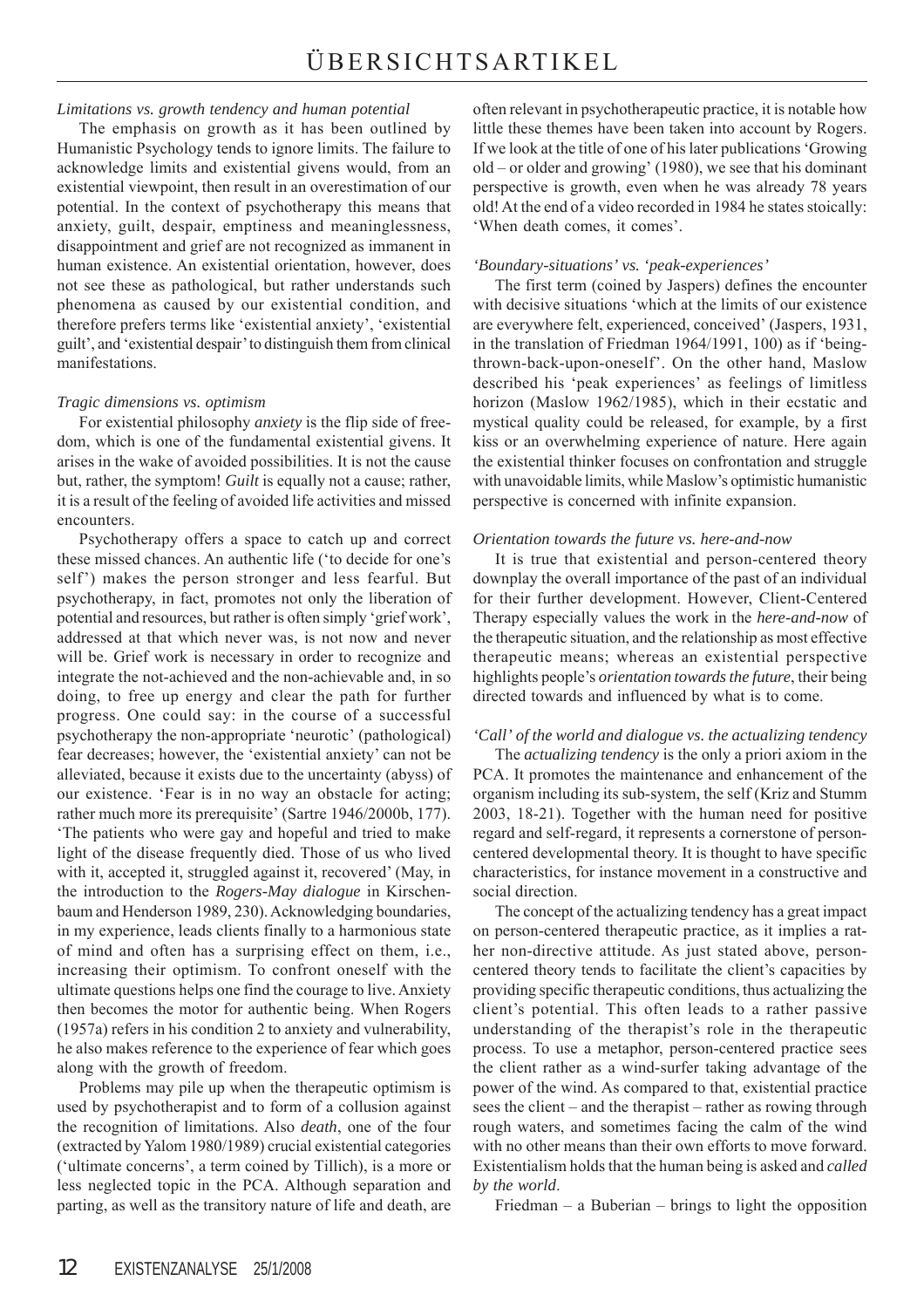between self-actualization and dialogue. He holds that existential thinking views the dialogue as a goal and the selfactualization as a by-product; for Rogers sometimes the encounter is seen as a value in itself, while at other times it is just a means of promoting self-actualization – according to Friedman (1986, 416) a 'pseudobiological' construct.

# *Challenging vs. facilitating through listening and empathic understanding*

One finds here two opposing concepts (in German: "fördern" und "fordern"). *Facilitating* ("fördern") means to support, help, and promote in the sense of following as 'alter ego' (primarily through communicating empathic understanding). Though emphasizing the encounter quality of a therapeutic relationship, in my view, PCT puts more weight on a non-directive attitude, i.e., not imposing anything onto the client. Opposed to that quality of listening and resonating is *challenging* ("fordern") the client, which means to demand, to call for, to expect something from the point of view of the 'other'. That brings in the 'opposing' therapist as a partner, in the form of offering meaning, confronting, clarifying relationship, and self-involvement, preferably in the form of I-messages. Existential therapists usually employ such a perspective. Facing their existence, the client should be challenged regarding their free will, choices, decisions and responsibility for themselves and towards others. Here the danger of moralizing and of being directive, which Rogers absolutely wanted to ban from his approach, is evident.

Person-centered psychotherapy in its further development through Rogers himself makes the psychotherapist's congruence (especially transparency) of the highest priority. With that, the interactive exchange is not only in conformity with theory, but perhaps is even as imperative as understanding the experiencing of the client. My friend and colleague, Wolfgang Keil (personal communication), puts it this way: 'The person-centered therapist must challenge the enhancing force of the actualizing tendency'. The therapist is needed as an expert on him- or herself, and as a professional who is at the same time an existential companion along the way. To work 'at the edge of awareness' takes into account that which has just become possible; therefore the therapist is sometimes already a step ahead. But that certainly can be rejected by the client.

## *Choice between destructive and constructive vs. fundamentally constructive (as nature of human beings)*

This contrast turned out to be one of the strongest controversies in the dialogues of Rogers with Buber (Rogers and Buber 1989, 41-63; Anderson and Cissna 1997), May (Rogers 1981, 1982; May 1982), and Laing (O'Hara 1995, 18-127). Rogers did not cease to underline that human beings are *fundamentally positive and social* creatures. In his utopian outlook, he believed that through education and social activities, such as encounter groups, destructive manifestations could be decreased significantly. Supposedly, Rogers' own experiences with and in sheltered encounter groups contributed to his conviction. For him, destructive behavior is a result of social processes such as conditions of worth and failure of

positive regard. For most existentialists this position is simply untenable. There is always the option to be *destructive* or 'evil', there is always a 'dark side' in us. It belongs to our nature, to our equipment, to live with a destroying energy within ourselves. It is up to each individual to struggle with the destructive potential, to create a life that is pro-social by making adequate choices and decisions.

# *Taking a position vs. 'trust in the process' and 'organismic self-regulation' ('wisdom of the body')*

While Rogers (1957b) works with the fundamental idea of the organismic nature of the human being, the existential perspective stresses the importance of the person's choice.

Regarding personal evaluation the question arises nevertheless: Who or what is the valuing or decisive authority? The organism? The person? The I? The self? Quitmann (1991, 163) offers an answer: 'The organism is a completely reliable partner ... but: it can not make decisions. Only the person, who is more than his organism, can decide and choose'. For this reason, the client in the search for coherence is, as the first step, called upon to turn to their *inner wisdom* for advice, to their felt sense ('to let it happen'). It is nonetheless necessary for the (acting) person in order 'to make it happen' to *take a stand* upon incurring the consequences of implementing the decision, referring to their *conscience* and taking over *responsibility*.

#### *Self-creation (-construction) vs. self-exploration (-discovery)*

This pair of opposites is closely connected with the previous point. According to the existential view the congruent self is less *found* than *created* and put, wrestling, into the world. It is a task. It is not just there to be found. It has to be constructed.

#### *Realization of meaning vs. (self-)actualization*

This opposite emerges especially in a comparison between Frankl's Logotherapy and Existential Analysis and the Person-Centered Approach (see also the section on existential therapies above). In Frankl's Logotherapy and Existential Analysis, the *search for meaning* is seen right at the center of human existence. It is *the* motivational force, and thus a person's being is dependent upon the fulfillment of personal values and personal meaning. For Frankl (1969/1988), finding meaning transcends the self.

As I pointed out earlier, Rogers did not define particular values or singular motivational systems. The only motivational system in PCA is the actualizing tendency. A person's becoming and being congruent therefore is dependent upon the adequate *actualization* of their potentials and its representation in the self-concept.

In Frankl's view, on the other hand, meanings have to be found and discovered, rather than construed and created, which resembles somewhat the notion of actualizing one's own already-existing potential in the person-centered tradition.

In PCA there is also no rapport with the topic of *meaninglessness* as it has been discussed by Sartre, Camus and Yalom. For Rogers, it is in no way an existential dimension but rather the consequence of lacking congruence.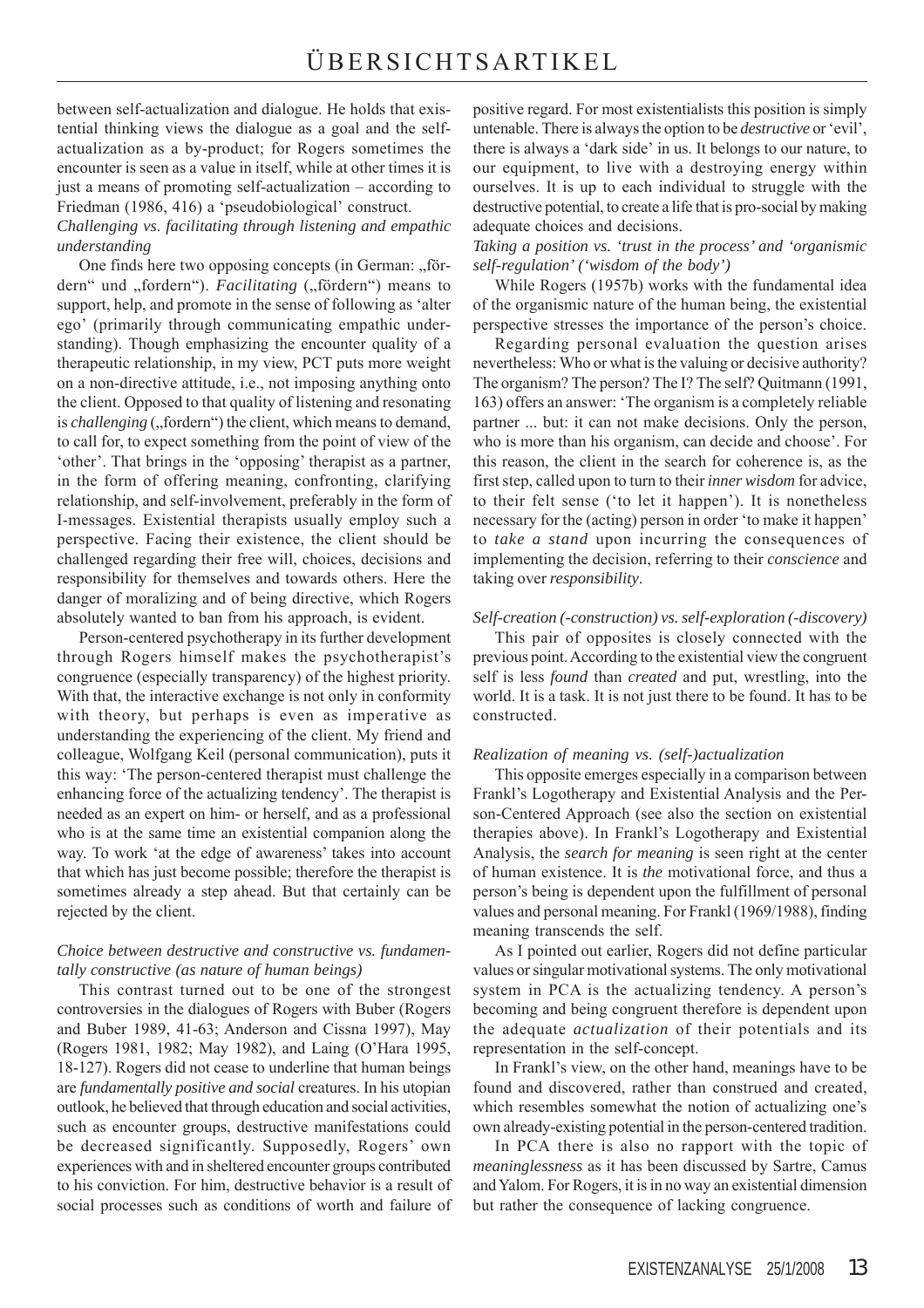*Loneliness/existential isolation vs. relationship/'encounter'*

In my opinion, this controversial field is well illustrated in Rogers' commentary on the case of Ellen West (1961b/1980). In this case, Rogers arrives at very divergent opinions and evaluations from the Daseinsanalyst, Ludwig Binswanger, who in 1944 had presented the case. While Binswanger focused on the tragic fate and *existential isolation* of the young woman, who finally committed suicide, Rogers' comments on the case reveal both his therapeutic optimism and his deep conviction that the self-alienation and loneliness of the client could have been kept at bay through healing care and appropriate understanding in a nurturing *relationship*. For Rogers, 'existential isolation' is definitely not an 'existential given'.

# **Conclusion**

The Person-Centered Approach as a prototype of Humanistic Psychology, to quote and affirm Yalom's conclusion, belongs to the 'American neighbors' (Yalom 1980) of the existential approach(es) in psychotherapy. While some essential elements of existentialism have moved into the theoretical foundation of the Person-Centered Approach (i.e., phenomenology, recognition of subjectivity, significance of authenticity, encounter, the specific understanding of research), some features of the person-centered identity (i.e., non-directivity, the organismic valuing process, the concepts of self and self-actualization) oppose a radical integration of the existential orientation into the PCA. This applies to Rogers who, in my view, took up a serious liaison with an existential perspective, but not an everlasting marriage, and also to Gendlin, who equated existential with experiential. Alternatively, Swildens' 'Process-oriented Client-centered psychotherapy' provides an existentially based conceptualization within the Person-Centered Approach (Swildens 1991; 2002).

All in all, in my view, the impulses that the existential approach can bring to psychotherapy have not yet been fully elaborated and discussed in the person-centered community (Cooper 2003b). In this sense, it would be worthwile to explore the person-centered literature beyond Rogers and Swildens. I'm sorry to say that I could not cover this goal. Also the reader should forgive me for abstaining from quoting some of the primary existentialist sources.

At the same time, existential therapies can also profit by valuing, implementing, and applying in practice some personcentered principles. The positive effects of being clientcentered, in terms of being open to the world as the client perceives and experiences it, seem obvious to me. These include the crucial role of empathy in PCA; a clearly nonauthoritarian stance; a view critical of the therapist as an expert of client's matters, while seeing the client as the ultimate judge relying on their ability to figure out their concerns, experiences and decisions; and a reservation against methods and techniques that might interfere with the therapist's immediate experience of the client and of the encounter between the client and the therapist. All these aspects, in my view, are not taken for granted in existential approaches and should

therefore be given particular consideration by existential therapists.

In particular, the dynamic balance of polarities that I have described offers advantage for both models. Rogers shows in some respect balances: Regarding the free will of human beings he is a determinist *and* an existentialist. We can see a similar phenomenon in his understanding of science, where he reveals himself as a positivist *and* phenomenologist, and in regards to self-actualization, where he is an actualist/vitalist *and* adherent of encounter theory.

It is up to both orientations to avoid or, at least, to decrease one-sidedness and to integrate fruitfully such polarities as freedom *and* limitations, optimism *and* pessimism, autonomy *and* interdependency, an inward-focused openness (selfexperience) *and* an outward-focused openness (openness to the world). On the one hand, the therapist acts as an empathic and positive regarding alter ego by trusting in the client's actualizing tendency and the organismic wisdom, and on the other hand challenges the client by being the other who enlargens and enriches the client's horizon through bringing in their own views and experiences.

#### **References**

- Anderson R and Cissna, KN (1997) The Martin Buber Carl Rogers dialogue: A new transcript with commentary. Albany, NY: State University of New York Press
- Bohart A C (1991) Empathy in Client-centered Therapy: A contrast with Psychoanalysis and Self-psychology. Journal of Humanistic Psychology, 31(1), 34-48
- Braaten LJ (1961) The main themes of "existentialism" from the viewpoint of a psychotherapist. Mental Hygiene, 45(1), 10-17
- Buber M (1923/1958) I and Thou.  $2^{na}$  ed. New York: Charles Scribner's Sons
- Bugental J (1978) Psychotherapy and process: The fundamentals of an Existential-Humanistic Approach. Boston: McGraw-Hill
- Cain D (2001) Defining characteristics, history, and evolution of Humanistic Psychotherapies. In D Cain and J Seeman (Eds), Humanistic Psychotherapies. Handbook of research and practice (3- 54). Washington, DC: American Psychological Association
- Cooper M (2003a). Existential therapies. London: Sage
- Cooper M (2003b) Between freedom and despair: Existential challenges and contributions to person-centered and experiential therapy. Person-Centered & Experiential Psychotherapies, 2(1), 43-56
- Cooper M (2004) Existential approaches to therapy. In P Sanders (Ed), The tribes of the person-centred nation. An introduction to the schools of therapy related to the Person-centred Approach (95-124). Ross-on-Wye: PCCS Books
- deCarvalho R (2005) Bugental, James FT In G Stumm, A Pritz, P Gumhalter, N Nemeskeri and M Voracek (Hrsg), Personenlexikon der Psychotherapie (75-77). Wien-New York: Springer
- Frankl V (1969/1988) The will to meaning. Foundations and applications of logotherapy. Expanded edition. New York: New American Library
- Friedman M (Ed) (1964/1991) The worlds of existentialism. A critical reader. Reprint. Amherst, NY: Humanity Books
- Friedman M (1986) Carl Rogers and Martin Buber. Self-actualization and dialogue. Person-Centered Review, 1(4), 409-435
- Gendlin ET (1966) Existentialism and Experiential Psychotherapy. In C Moustakas (Ed), Existential child therapy (70-94). New York: Basic Books
- Gendlin ET (1975) Experiential Psychotherapy. In R Corsini (Ed), Current psychotherapies (317-352). Itasca, IL: Peacock